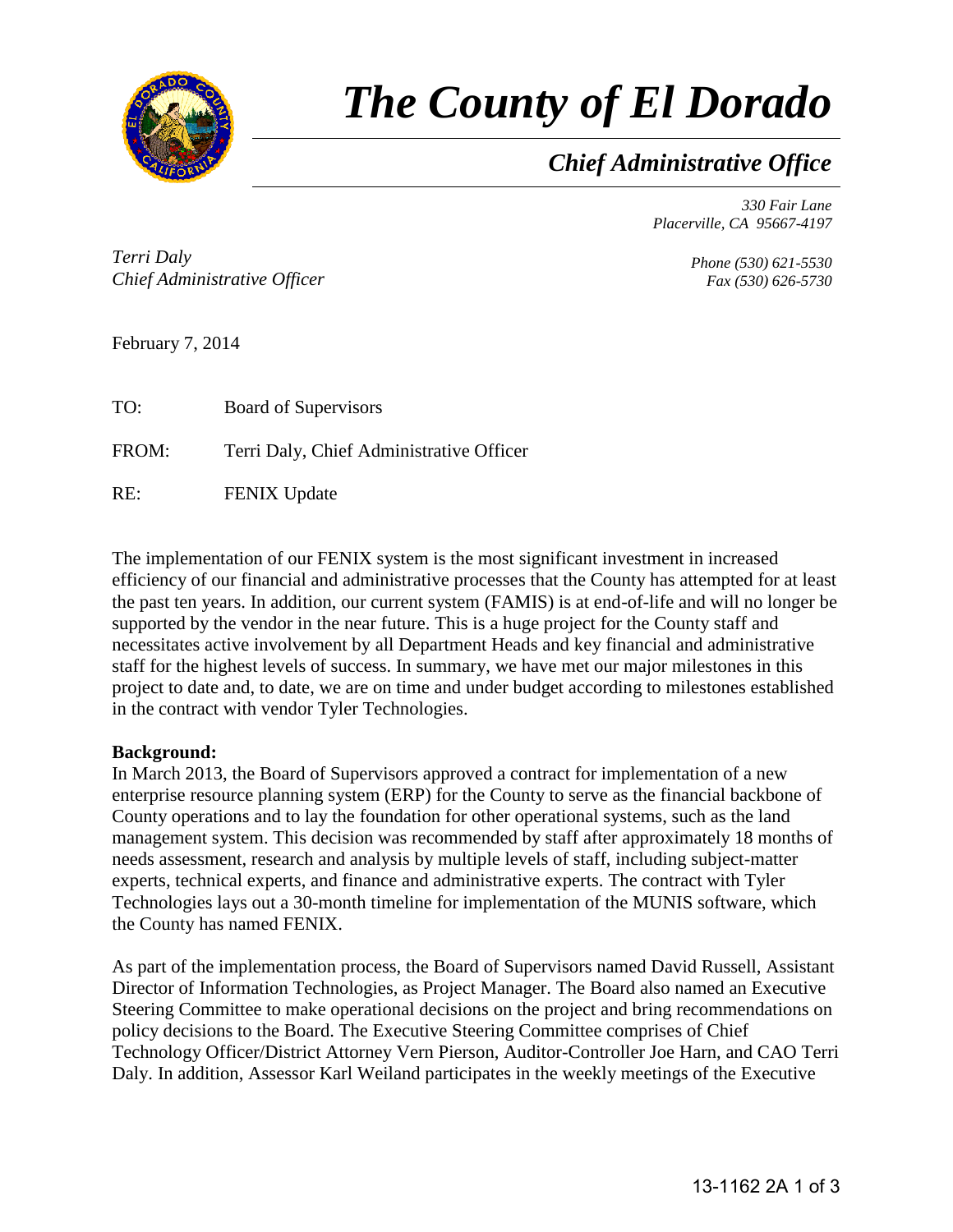Steering Committee as Chair of the IT Strategic Investment Team (ITSIT), which has taken the lead of the change management portion of this project.

### **Milestones to date:**

- Submitted the COA (chart of accounts) crosswalk document on December 17, 2013
	- o First significant milestone and we were on time.
- Scope agreement signed off with Executive Sponsors with new milestones set.
	- o Upgrade of system to software release 10.5
		- **Provides additional functionality required by El Dorado County**
	- o Go live with Financial module March 2015
	- o Go live with HR/Payroll October 2015
- First Pass (Tyler's quality check) received from Tyler January 23, 2014. The pass identifies errors within our crosswalk document.
	- o Error reporting detects accounts required that were not linked or identified, such as control account, reference accounts, linked accounts, errors in setup of segments, and other technical requirements
	- o The stellar work by the COA core functional team provided an error report with very minimal errors identified in our COA crosswalk document which speaks volumes to the quality and quantity of effort being applied
- 22 members of the Change Management Team have received training from Tyler
	- o Currently developing a framework for deploying the change management program as the implementation progresses.

#### **Upcoming Milestones**:

- COA final and loaded into live site week of April 28
- Financial module analysis completed in June 2014
- Core training begins September 2014
- End user training provided by the Core trainers January / February 2015
- Go live with the Financial Module Monday March 2, 2015

#### **Additional Information:**

- Static Environment Test (SET):
	- o Provides a review of where we are at in the project based on the analysis conducted.
	- o The SET sessions are a test of a subset of data and test processes at a high level.
	- o Provides El Dorado County insight to the system and how it meets our needs and expectations
	- o Helps identifies gaps and differences in process
	- o Helps develop recommendations and or acceptance of new processes
	- o Development and documentation of desktop procedures continue with acceptance.